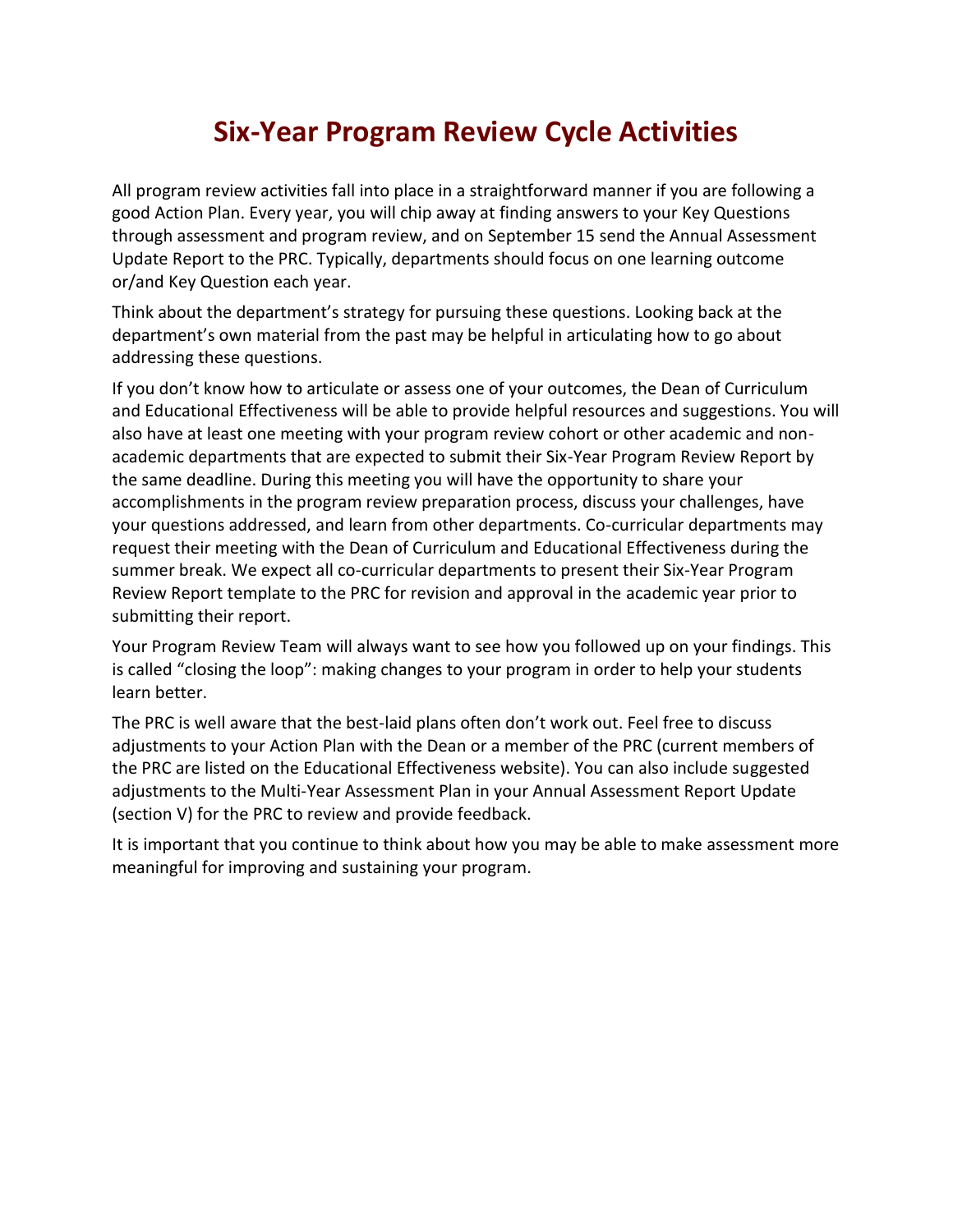## **Table: Six-Year Program Review Cycle Activities**

| Year                    | <b>Activities</b>                                                                                                                                                                                                                                                                                                                                                                                                                                                                                                                                                                                                                                                                                                                                                                                                                                                                                                                                | <b>Documents to be</b><br>submitted                                                                                                                                                                                                              |
|-------------------------|--------------------------------------------------------------------------------------------------------------------------------------------------------------------------------------------------------------------------------------------------------------------------------------------------------------------------------------------------------------------------------------------------------------------------------------------------------------------------------------------------------------------------------------------------------------------------------------------------------------------------------------------------------------------------------------------------------------------------------------------------------------------------------------------------------------------------------------------------------------------------------------------------------------------------------------------------|--------------------------------------------------------------------------------------------------------------------------------------------------------------------------------------------------------------------------------------------------|
| $\mathbf{1}$            | • Submit your Six-Year Program Review Report by September 20<br>(Fall of Year 1)<br>• Host an external reviewer site visit (Fall of Year 1)<br>• Meet with the Program Review Team to discuss your Six-Year<br>Program Review Report and their response to the report<br>(optional).<br>• Based on your report findings and the Program Review's team<br>response identify several Key Questions to be included in the<br>Action Plan for the next program review cycle.<br>• Meet with the Provost, Dean of Curriculum and Educational<br>Effectiveness, and Team Leader to discuss your program review<br>findings and the draft of your Action Plan.<br>• Hold a program review retreat to finalize your Action Plan<br>(optional).<br>• Submit your Action Plan and Multi-Year Assessment Plan to the<br>Dean of Curriculum and Educational Effectiveness by August 15<br>(Summer of Year 1)<br>• Celebrate the progress of your department. | • Six-Year Program Review<br>Report<br>• Action Plan<br>• Multi-Year Assessment<br>Plan<br>• Executive Summary for<br>the Executive Team<br>(optional)<br>• Retreat agenda, detailed<br>minutes and all retreat<br>receipts for<br>reimbursement |
| $\overline{2}$          | Assess student learning in relation to one of your PLOs.<br>$\bullet$<br>Explore or begin exploring your Key Question(s).<br>Submit your Annual Assessment Update Report by September<br>15.                                                                                                                                                                                                                                                                                                                                                                                                                                                                                                                                                                                                                                                                                                                                                     | · Annual Assessment<br><b>Update Report</b>                                                                                                                                                                                                      |
| $\overline{\mathbf{3}}$ | Assess student learning in relation to one of your PLOs.<br>$\bullet$<br>Explore your Key Question(s).<br>Submit your Annual Assessment Update Report by September<br>15.                                                                                                                                                                                                                                                                                                                                                                                                                                                                                                                                                                                                                                                                                                                                                                        | · Annual Assessment<br><b>Update Report</b>                                                                                                                                                                                                      |
| 4                       | Assess student learning in relation to one of your PLOs.<br>Explore your Key Question(s).<br>٠<br>Submit your Annual Assessment Update Report by September<br>15.                                                                                                                                                                                                                                                                                                                                                                                                                                                                                                                                                                                                                                                                                                                                                                                | · Annual Assessment<br><b>Update Report</b>                                                                                                                                                                                                      |
| 5                       | Assess student learning in relation to your last PLOs.<br>$\bullet$<br>Explore your last Key Question(s).<br>Submit your Annual Assessment Update Report by September<br>15.                                                                                                                                                                                                                                                                                                                                                                                                                                                                                                                                                                                                                                                                                                                                                                     | · Annual Assessment<br><b>Update Report</b>                                                                                                                                                                                                      |